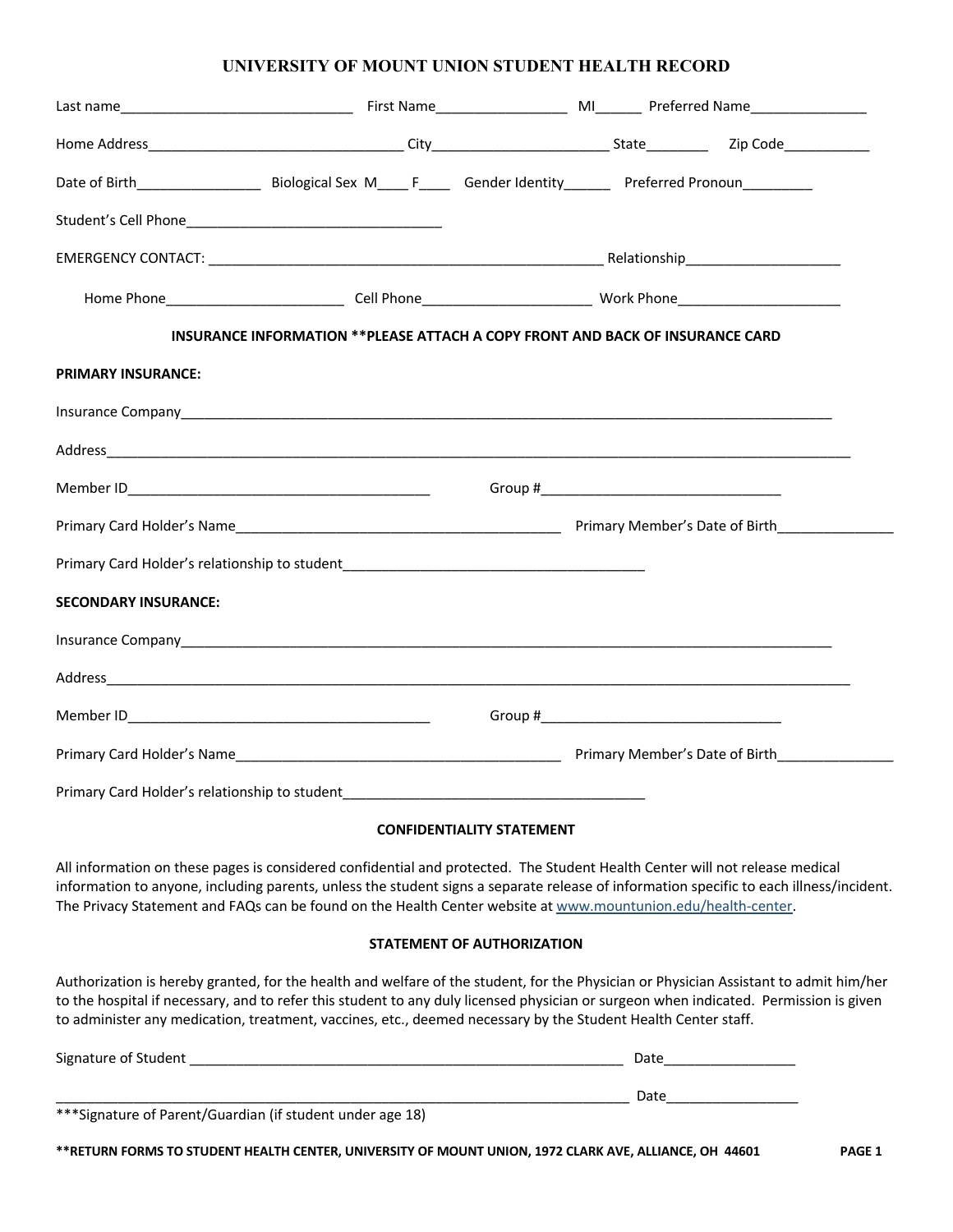## **UNIVERSITY OF MOUNT UNION STUDENT HEALTH RECORD**

STUDENT NAME\_\_\_\_\_\_\_\_\_\_\_\_\_\_\_\_\_\_\_\_\_\_\_\_\_\_\_\_\_\_\_\_\_\_\_\_\_\_\_\_\_\_\_\_\_\_\_\_\_\_ DATE OF BIRTH\_\_\_\_\_\_\_\_\_\_\_\_\_\_\_\_\_

# **Student's Medical History – Provide date and explanation for any "YES" answers**

| Have you ever had                           | Y | N | <b>DATE</b> | <b>EXPLANATION</b> |
|---------------------------------------------|---|---|-------------|--------------------|
| Migraines or Frequent/Severe Headaches      |   |   |             |                    |
| Seizures                                    |   |   |             |                    |
| Cancer or other immune disorder             |   |   |             |                    |
| Diabetes/other endocrine disorder (thyroid) |   |   |             |                    |
| Mononucleosis                               |   |   |             |                    |
| <b>Blood Disorder</b>                       |   |   |             |                    |
| AIDS/HIV                                    |   |   |             |                    |
| Asthma                                      |   |   |             |                    |
| <b>Seasonal Allergies</b>                   |   |   |             |                    |
| Tuberculosis                                |   |   |             |                    |
| High Blood Pressure                         |   |   |             |                    |
| Heart Murmur/Heart Disorder                 |   |   |             |                    |
| <b>Gastrointestinal Disorder</b>            |   |   |             |                    |
| Hernia                                      |   |   |             |                    |
| Kidney Disease                              |   |   |             |                    |
| Hepatitis or other Liver Disease            |   |   |             |                    |
| Menstrual Irregularities                    |   |   |             |                    |
| Genetic Disorder                            |   |   |             |                    |
| Anxiety/Depression                          |   |   |             |                    |
| Other Mental Health Disorder                |   |   |             |                    |
| <b>Physical Disability</b>                  |   |   |             |                    |
| <b>Orthopedic Problems</b>                  |   |   |             |                    |
| Substance Abuse                             |   |   |             |                    |
| Positive COVID 19                           |   |   |             |                    |
| Any other Condition/Illness                 |   |   |             |                    |
| Are you allergic to medication or latex?    |   |   |             |                    |
| Other allergies?                            |   |   |             |                    |
| Do you take medication? Please list all     |   |   |             |                    |
|                                             |   |   |             |                    |

## **Family Medical History** (parent, grandparent, sibling)

| Do any of your immediate<br>relatives have or had | N | Relationship |                               | N | Relationship |
|---------------------------------------------------|---|--------------|-------------------------------|---|--------------|
| Cancer                                            |   |              | Seizure Disorder              |   |              |
| High Blood Pressure                               |   |              | <b>Mental Health Disorder</b> |   |              |
| Sickle Cell Trait                                 |   |              | Sudden Death (before 50)      |   |              |
| Lung Disease                                      |   |              | <b>Heart Disease</b>          |   |              |
| <b>Diabetes</b>                                   |   |              | Other                         |   |              |

I certify that, to the best of my knowledge, the information provided is complete and accurate.

Student Signature et al. 2010 and 2010 and 2010 and 2010 and 2010 and 2010 and 2010 and 2010 and 2010 and 2010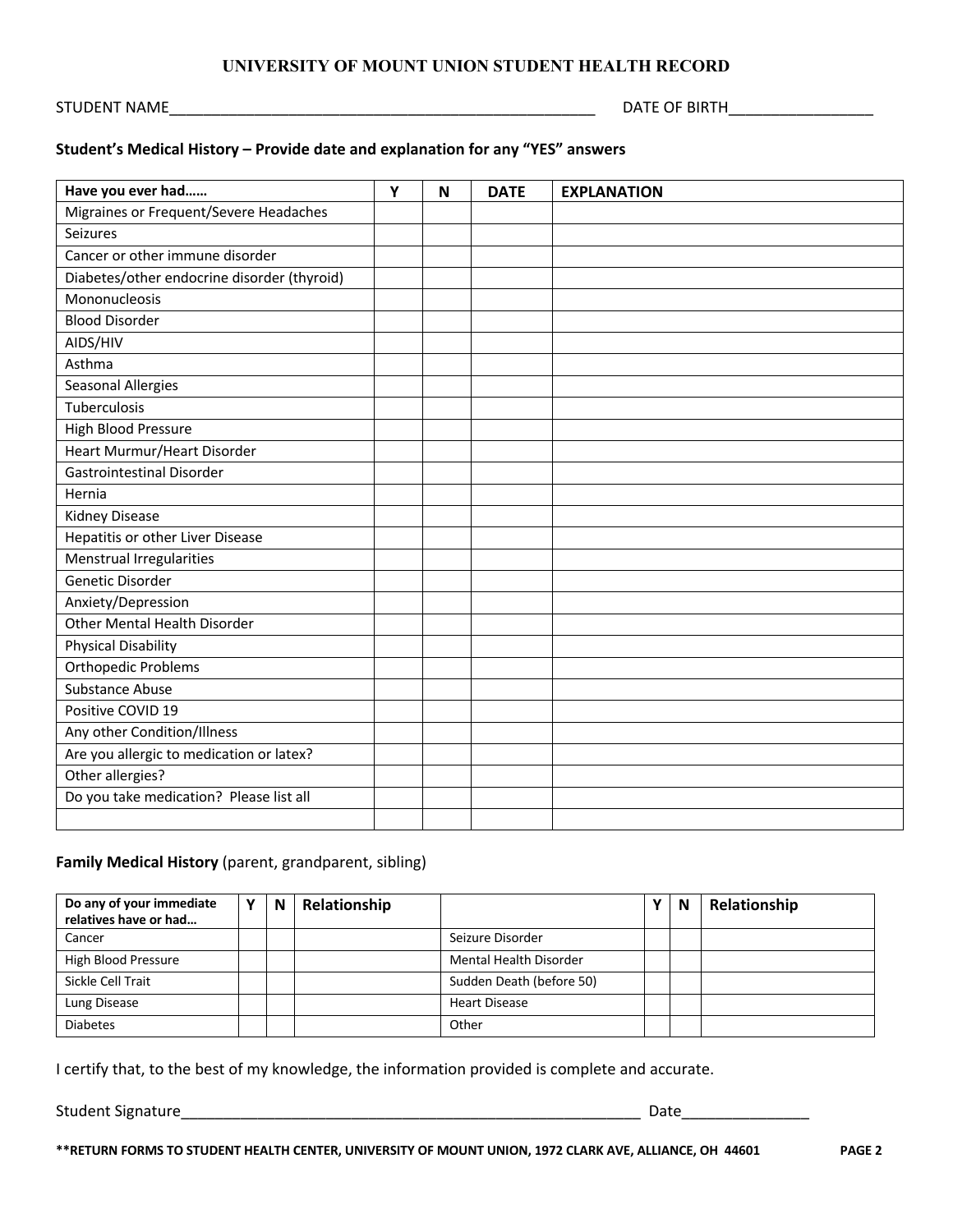## **UNIVERSITY OF MOUNT UNION**

# **TUBERCULOSIS (TB) SCREENING QUESTIONNAIRE (To be completed by ALL incoming students)**

#### **Please answer the following questions:**

| Have you ever had close contact with persons known or suspected to have active TB disease?                                                                                                                                | <b>YES</b>                                                                                                                                                                                               | NO.                     |                           |                            |                             |
|---------------------------------------------------------------------------------------------------------------------------------------------------------------------------------------------------------------------------|----------------------------------------------------------------------------------------------------------------------------------------------------------------------------------------------------------|-------------------------|---------------------------|----------------------------|-----------------------------|
| Have you been a resident and/or employee of high-risk congregate settings (e.g., correction facilities,<br>long-term care facilities, and homeless shelters?                                                              | <b>YES</b>                                                                                                                                                                                               | NO.                     |                           |                            |                             |
| Have you been a volunteer or health care worker who served clients who are at increased risk of active<br>TB disease?                                                                                                     | <b>YES</b>                                                                                                                                                                                               | NO.                     |                           |                            |                             |
| Have you ever been a member of any of the following groups that may have an increased incidence of latent<br>tuberculosis infection or active TB disease: medically underserved, low-income, or abusing drugs or alcohol? | <b>YES</b>                                                                                                                                                                                               | NO.                     |                           |                            |                             |
|                                                                                                                                                                                                                           | Have you had frequent or prolonged visits to one of more of the countries or territories listed below with a<br>high prevalence of TB disease? (If yes, please CHECK the countries or territories below) |                         |                           | YES                        | NO.                         |
| TB disease? (If yes, please CIRCLE the country below)                                                                                                                                                                     | Were you born in one of the countries or territories listed below that have a high incidence of active                                                                                                   |                         |                           | <b>YES</b>                 | NO.                         |
| Afghanistan                                                                                                                                                                                                               | China, Macao SAR                                                                                                                                                                                         | Honduras                | Myanmar                   | South Africa               |                             |
| Algeria                                                                                                                                                                                                                   | Columbia                                                                                                                                                                                                 | India                   | Namibia                   | South Sudan                |                             |
| Angola                                                                                                                                                                                                                    | Comoros                                                                                                                                                                                                  | Indonesia               | Nauru                     | Sri Lanka                  |                             |
| Anguilla                                                                                                                                                                                                                  | Congo                                                                                                                                                                                                    | Iraq                    | Nepal                     | Sudan                      |                             |
| Argentina                                                                                                                                                                                                                 | Democratic People's                                                                                                                                                                                      | Kazakhstan              | Nicaragua                 | Suriname                   |                             |
| Armenia                                                                                                                                                                                                                   | Republic of Korea                                                                                                                                                                                        | Kenya                   | Niger                     | Tajikistan                 |                             |
| Azerbaijan                                                                                                                                                                                                                | Democratic Republic of the                                                                                                                                                                               | Kiribati                | Nigeria                   | Thailand                   |                             |
|                                                                                                                                                                                                                           |                                                                                                                                                                                                          | Kuwait                  | <b>Niue</b>               | Timor-Leste                |                             |
| Bangladesh                                                                                                                                                                                                                | Congo                                                                                                                                                                                                    |                         |                           |                            |                             |
| <b>Belarus</b>                                                                                                                                                                                                            | Djibouti                                                                                                                                                                                                 | Kyrgyzstan              | Northern Mariana Islands  | Togo                       |                             |
| <b>Belize</b>                                                                                                                                                                                                             | Dominican Republic                                                                                                                                                                                       | Lao People's            | Pakistan                  | Tokelau                    |                             |
| Benin                                                                                                                                                                                                                     | Ecuador                                                                                                                                                                                                  | Democratic Republic     | Palau                     | <b>Trinidad and Tobago</b> |                             |
| <b>Bhutan</b>                                                                                                                                                                                                             | El Salvador                                                                                                                                                                                              | Latvia                  | Panama                    | Tunisia                    |                             |
| <b>Bolivia (Plurinational State</b>                                                                                                                                                                                       | <b>Equatorial Guinea</b>                                                                                                                                                                                 | Lesotho                 | Papua New Guinea          | Turkmenistan               |                             |
| Of)                                                                                                                                                                                                                       | Eritrea                                                                                                                                                                                                  | Liberia                 | Paraguay                  | Tuvalu                     |                             |
| Bosnia and Herzegovina                                                                                                                                                                                                    | Eswatini                                                                                                                                                                                                 | Libya                   | Peru                      | Uganda                     |                             |
| Botswana                                                                                                                                                                                                                  | Ethiopia                                                                                                                                                                                                 | Lithuania               | Philippines               | Ukraine                    |                             |
| <b>Brazil</b>                                                                                                                                                                                                             | Fiji                                                                                                                                                                                                     | Madagascar              | Portugal                  |                            | United Republic of Tanzania |
| Brunei Darussalam                                                                                                                                                                                                         | French Polynesia                                                                                                                                                                                         | Malawi                  | Qatar                     | Uruguay                    |                             |
| <b>Bulgaria</b>                                                                                                                                                                                                           | Gabon                                                                                                                                                                                                    | Malaysia                | Republic of Korea         | Uzbekistan                 |                             |
| <b>Burkina Faso</b>                                                                                                                                                                                                       | Gambia                                                                                                                                                                                                   | Maldives                | Republic of Moldova       | Vanuatu                    |                             |
| Burundi                                                                                                                                                                                                                   | Georgia                                                                                                                                                                                                  | Mali                    | Romania                   | Venezuela (Bolivarian      |                             |
| Cote d'Ivoire                                                                                                                                                                                                             | Ghana                                                                                                                                                                                                    | <b>Marshall Islands</b> | <b>Russian Federation</b> | Republic of)               |                             |
| Cabo Verde                                                                                                                                                                                                                | Viet Nam                                                                                                                                                                                                 |                         |                           |                            |                             |
| Cambodia                                                                                                                                                                                                                  | Guam                                                                                                                                                                                                     | Mexico                  | Sao Tome and Principe     | Yemen                      |                             |
| Cameroon                                                                                                                                                                                                                  | Guatemala                                                                                                                                                                                                | Micronesia (Federated   | Senegal                   | Zambia                     |                             |
| Central African Republic                                                                                                                                                                                                  | Guinea<br>States of)<br>Sierra Leone                                                                                                                                                                     |                         |                           | Zimbabwe                   |                             |
| Chad                                                                                                                                                                                                                      | Guinea-Bissau                                                                                                                                                                                            | Mongolia                | Singapore                 |                            |                             |
| China                                                                                                                                                                                                                     | Guyana                                                                                                                                                                                                   | Morocco                 | Solomon Islands           |                            |                             |

If the answer is **YES** to any of the above questions, University of Mount Union requires that you receive TB testing as soon as possible, but **at least prior to the start of the semester.** 

#### **TUBERCULIN (TB) SKIN TEST OR QUANTIFERON GOLD BLOOD TEST – ATTACH RESULTS**

DATE\_\_\_\_\_\_\_\_\_\_\_\_\_\_\_\_\_\_\_\_\_ NEGATIVE\_\_\_\_\_\_\_\_\_\_\_ POSITIVE\_\_\_\_\_\_\_\_\_\_

| **A positive TB test requires a chest x-ray | ***Please attach results |
|---------------------------------------------|--------------------------|
|                                             |                          |

**\*\*RETURN FORMS TO STUDENT HEALTH CENTER, UNIVERSITY OF MOUNT UNION, 1972 CLARK AVE, ALLIANCE, OH 44601 PAGE 3**

China, Hong Kong SAR Haiti Mozambique Somalia